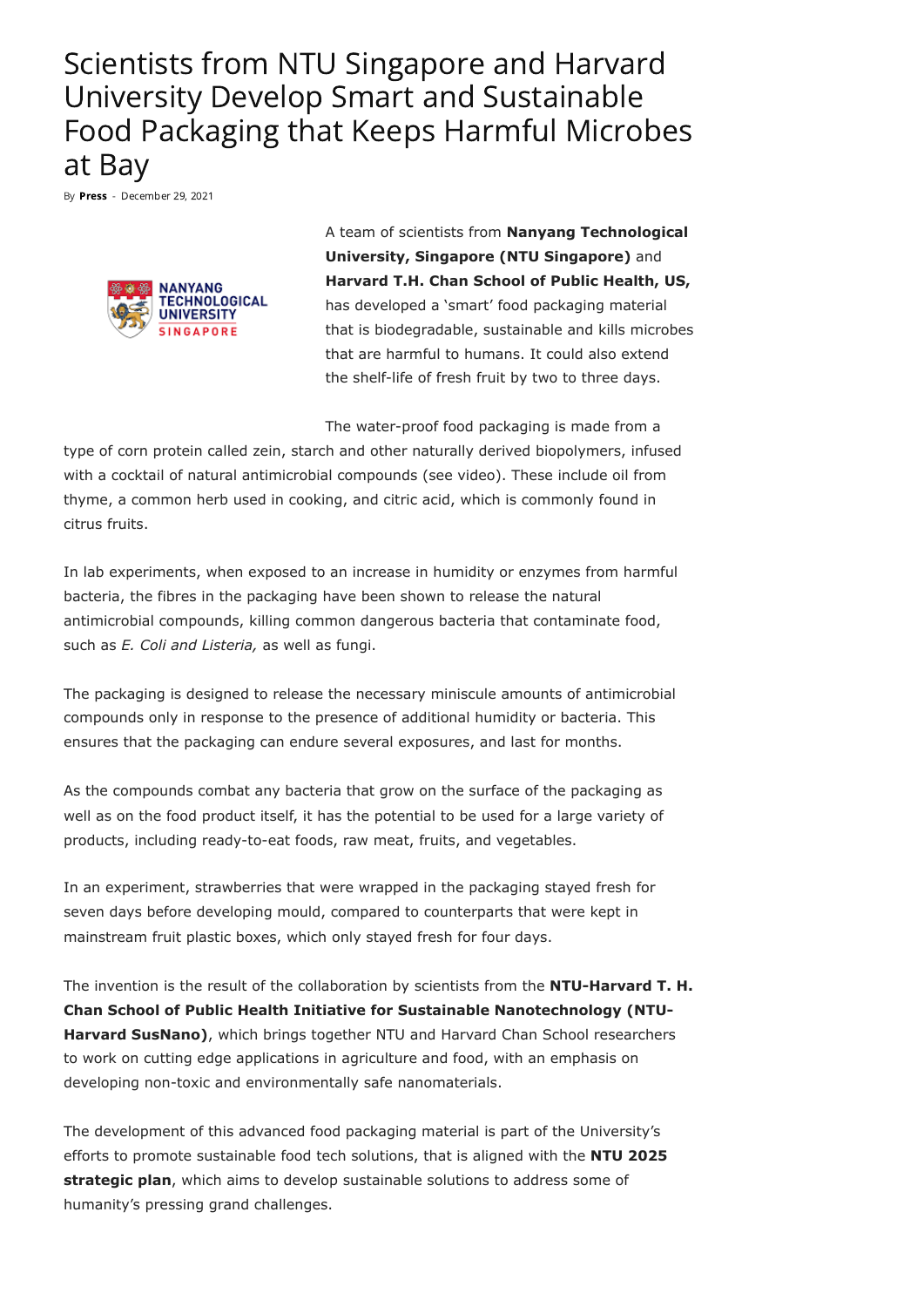## **Professor Mary Chan, Director of NTU's Centre of Antimicrobial Bioengineering**,

who co-led the project, said: "This invention would serve as a better option for packaging in the food industry, as it has demonstrated superior antimicrobial qualities in combatting a myriad of food-related bacteria and fungi that could be harmful to humans. The packaging can be applied to various produces such as fish, meat, vegetables, and fruits. The smart release of antimicrobials only when bacteria or high humidity is present, provides protection only when needed thus minimising the use of chemicals and preserving the natural composition of foods packaged."

**Professor Philip Demokritou, Adjunct Professor of Environmental Health at Harvard Chan School, who is also Director of Nanotechnology and Nanotoxicology Center and Co-director of NTU-Harvard Initiative on Sustainable Nanotechnology**, who co-led the study, said: "Food safety and waste have become a major societal challenge of our times with immense public health and economic impact which compromises food security. One of the most efficient ways to enhance food safety and reduce spoilage and waste is to develop efficient biodegradable non-toxic food packaging materials. In this study, we used nature-derived compounds including biopolymers, non-toxic solvents, and nature-inspired antimicrobials and develop scalable systems to synthesise smart antimicrobial materials which can be used not only to enhance food safety and quality but also to eliminate the harm to the environment and health and reduce the use of non-biodegradable plastics at global level and promote sustainable agri-food systems."

Providing an independent assessment of the work done by the NTU research team, **Mr Peter Barber, CEO of ComCrop**, a Singapore company that pioneered urban rooftop farming, said: "The NTU-Harvard Chan School food packaging material would serve as a sustainable solution for companies like us who want to cut down on the usage of plastic and embrace greener alternatives. As ComCrop looks to ramp up product to boost Singapore's food production capabilities, the volume of packaging we need will increase in sync, and switching to a material such as this would help us have double the impact. The wrapping's antimicrobial properties, which could potentially extend the shelf life of our vegetables, would serve us well. The packaging material holds promise to the industry, and we look forward to learning more about the wrapping and possibly adopting it for our usage someday."

The results of the study were published in the peer-reviewed academic journal *ACS Applied Materials & Interfaces* in October.

## **Cutting down on packaging waste**

The packaging industry is the largest and growing consumer of synthetic plastics derived from fossil fuels, with food packaging plastics accounting for the bulk of plastic waste that are polluting the environment.

In Singapore, packaging is a major source of trash, with data from Singapore's National Environment Agency showing that out of the 1.76 million tonnes of waste disposed of by domestic sources in 2018, one third of it was packaging waste, and over half of it (55 per cent) was plastic.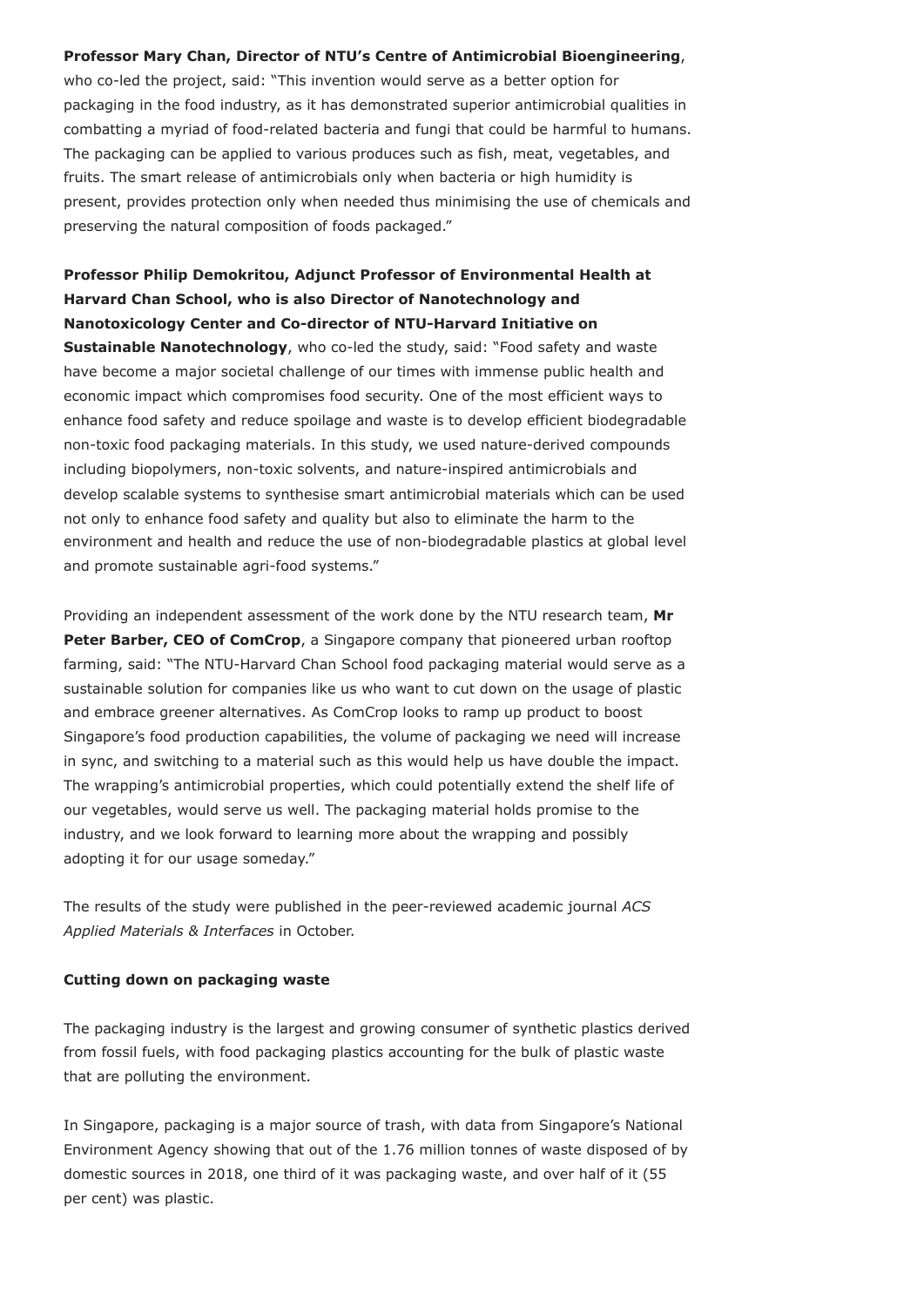The smart food package material, when scaled up, could serve as an alternative to cut down on the amount of plastic waste, as it is biodegradable. Its main ingredient, zein, is also produced from corn gluten meal, which is a waste by-product from using corn starch or oils in order to produce ethanol.

<span id="page-2-0"></span>The food packaging material is produced by electrospinnin[g\[1\]](#page-3-0) the zein, the antimicrobial compounds with cellulose, a natural polymer starch that makes up plant cell walls, and acetic acid, which is commonly found in vinegar.

**Prof Mary Chan** added: "The sustainable and biodegradable active food packaging, which has inbuilt technology to keep bacteria and fungus at bay, is of great importance to the food industry. It could serve as an environmentally friendly alternative to petroleum-based polymers used in commercial food packaging, such as plastic, which have a significant negative environmental impact."

**Prof Demokritou** added: "Due to the globalisation of food supply and attitude shift towards a healthier lifestyle and environmentally friendly food packaging, there is a need to develop biodegradable, non-toxic and smart/responsive materials to enhance food safety and quality. Development of scalable synthesis platforms for developing food packaging materials that are composed of nature derived, biodegradable biopolymers and nature inspired antimicrobials, coupled with stimuli triggered approaches will meet the emerging societal needs to reduce food waste and enhance food safety and quality."

The team of NTU and Harvard Chan School researchers hope to scale up their technology with an industrial partner, with the aim of commercialisation within the next few years.

They are also currently working on developing other technologies to develop biopolymerbased smart food package materials to enhance food safety and quality.

## **About Nanyang Technological University, Singapore**

A research-intensive public university, Nanyang Technological University, Singapore (NTU Singapore) has 33,000 undergraduate and postgraduate students in the Engineering, Business, Science, Humanities, Arts, & Social Sciences, and Graduate colleges. It also has a medical school, the Lee Kong Chian School of Medicine, established jointly with Imperial College London.

NTU is also home to world-class autonomous institutes – the National Institute of Education, S Rajaratnam School of International Studies, Earth Observatory of Singapore, and Singapore Centre for Environmental Life Sciences Engineering – and various leading research centres such as the Nanyang Environment & Water Research Institute (NEWRI) and Energy Research Institute @ NTU (ERI@N).

Ranked amongst the world's top universities by QS, NTU has also been named the world's top young university for the past seven years. The University's main campus is frequently listed among the Top 15 most beautiful university campuses in the world and has 57 Green Mark-certified (equivalent to LEED-certified) buildings, of which 95% are certified Green Mark Platinum. Apart from its main campus, NTU also has a campus in Novena, Singapore's healthcare district.